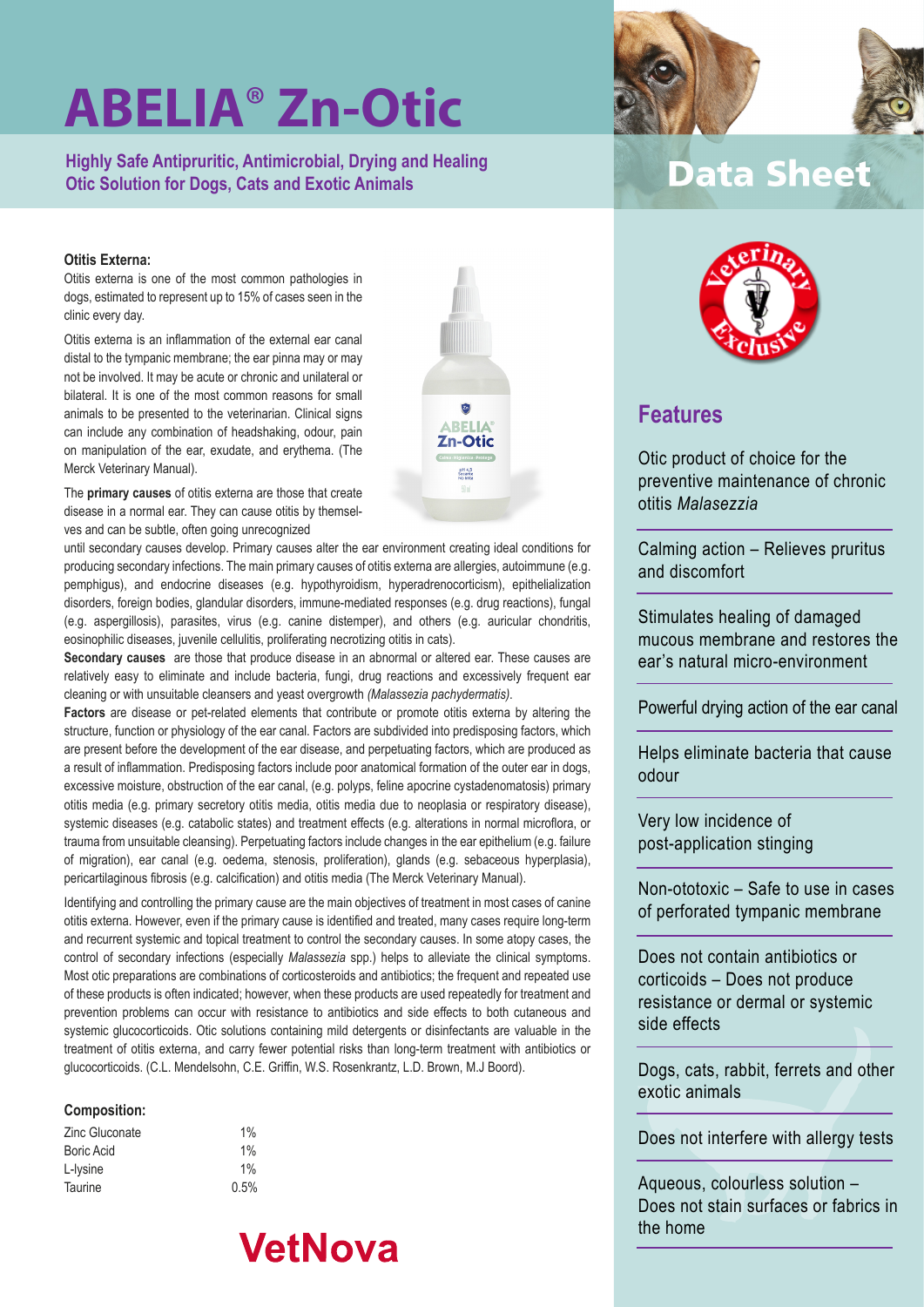**Highly Safe Antipruritic, Antimicrobial, Drying and Healing Otic Solution for Dogs, Cats and Exotic Animals**

### **Properties and Mechanism of Action:**

- ABELIA® Zn-Otic is a highly safe, antipruritic, antimicrobial, drying and cicatrising aqueous solution of Boric Acid, Zinc Gluconate, Lysine and Taurine, for the management and prophylaxis of acute and chronic otitis in dogs, cats and exotic animals. ABELIA® Zn-Otic restores the microenvironment in the ear canal, creating an environment that promotes natural healing. Boric Acid dries the ear canal and is an effective antiseptic against the main pathogens that infect the ear, being particularly active against *Malassezia* spp. The complex formed by Zinc Gluconate, Lysine and Taurine provides highly available Zinc to the deepest layers of the lining of the outer ear accelerating regeneration. Zinc has an antipruritic, Healing, antimicrobial and anti-inflammatory action. Lysine and Taurine form a complex that stabilizes the Zinc ion improving its bioavailability.
- **Zinc** is an essential factor in more than 300 enzymatic reactions, many of which are involved in the regeneration of the extracellular matrix, Healings processes, repair of connective tissue, inflammation and cellular growth. Topically administered it has beneficial effects on the healing of wounds, regardless of the systemic Zinc levels of the proband (M.S. Agren,1990). In a study in people, topical Zinc oxide accelerated the healing of diabetic ulcers on legs (H.E. Stromberg, 1984). In pigs and mice, the topical application of Zinc oxide improved the reepithelialisation of partial and full thickness wounds, and was as effective as streptokinase-streptodornase in the elimination of necrotic tissue from pressure sores (M.S. Agren et H.E. Stromberg,1985; M.S. Agren et col, 1999; M. Kietzman,1999). Embedded in an occlusive dressing, Zinc reduces the typical inflammatory reaction from granulation tissue formation (L. Wetter et col, 1986). When applied topically, Zinc has also been shown to have antimicrobial properties; for example, Zinc Gluconate lozenges reduce the duration of cold symptoms and their efficacy increases the longer the lozenge remains in the mouth (B.H. Mc Elroy et S.P. Miller, 2002; R.B. Turner et W.E. Cetnarowski, 2000; S. Marshall, 1998), and an *in vitro* study showed that the Herpes simplex virus was inactivated after treatment with Zinc Gluconate (M. Arens et S. Travis,2000). Like Tris-EDTA and Silver Sulfadiazine, Zinc also has a chelating action on cells (T.J. Mc Carthy et col,1992). Finally, Zinc also reduces the expression of certain inflammatory mediators by keratinocytes exposed to nickel, an allergen responsible for some cases of contact dermatitis (I. Sainte-Marie et col, 1998).
- **Boric Acid** has a drying action, a characteristic that makes it particularly useful when the ear canal is moist. Is has also shown to be effective against *Malassezia* infections. One study concluded that Boric Acid was as effective as topical antibiotics in the treatment of human otitis externa (R.W. Slack, 1987); in another study, 95% of fungal vaginal infections in people were eliminated with vaginal suppositories of Boric Acid (T. Swate et J. Weed,1974). *In vitro* and *in vivo* studies in dogs prove its efficacy against the most common ear pathogens: *Malassezia spp, Staphylococcus intermedius, Pseudomonas aeruginosa*, etc (C.E. Benson, 1998; L.N. Gotthelf et S.E. Young, 1997; R.J. Bassett et al, 2004). The mechanism of action of Boric Acid is not well known; it has been suggested that Boric Acid eliminates eplithelial lipids, which are substrates for *Malassezia spp*., or inactivate a key protein for *Malassezia fungi*.
- **Taurine** has a chelating action on sulphur compounds that produce odour.

#### **Indications:**

- To calm pruritus and discomfort associated with otitis.
- Chronic otitis, as long-term maintenance to prevent future recurrences.
- Simple acute otitis, particularly those in which the main agent is *Malassezia.*
- Adjuvant to treatment with antibiotics, antifungals and topical steroids in complicated otitis (e.g. *Pseudomonas*).
- To restore the microenvironment of the ear canal, creating an environment that promotes natural healing.
- Sensitive, irritated or ulcerated ears.
- Ears with perforated tympanic membrane (or suspected perforation).
- Preventive drying of the ear canal (e.g. swimming dogs).
- Odorous ears.





## **Data Sheet**

### Low dosage – Less daily cost

Available exclusively through veterinarians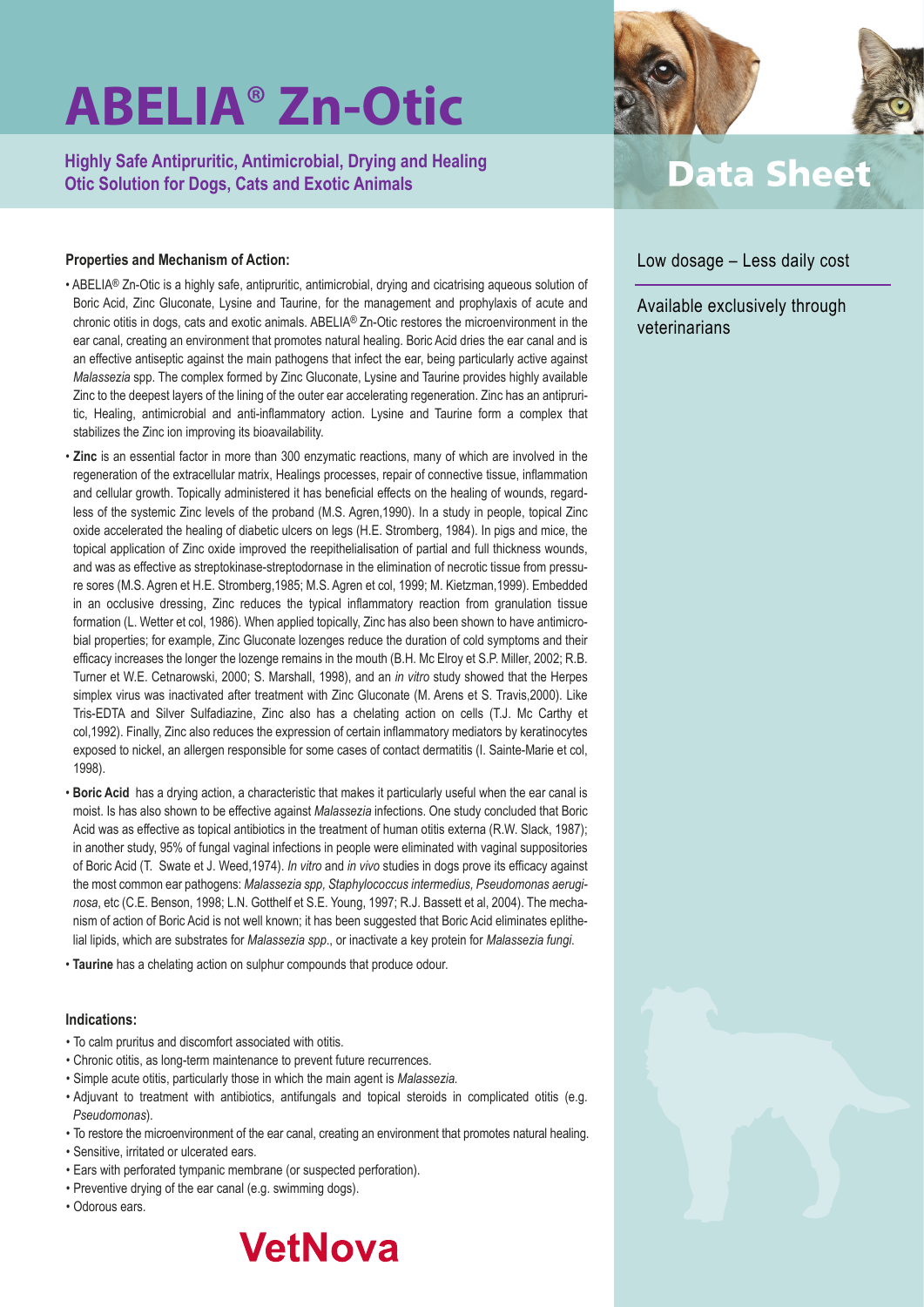**Highly Safe Antipruritic, Antimicrobial, Drying and Healing Otic Solution for Dogs, Cats and Exotic Animals**

### **Directions of Use:**

- First application:
	- 1. Clean the ear canal with a suitable cerumenolytic otic cleanser.
	- 2. Fill the ear canal with ABELIA® Zn-Otic.
	- 3. Softly massage the base of the ear for a few seconds.
	- 4. Leave to dry.
- Subsequent applications: depending on the size of the pet, administer from 0.25 ml (5 drops) to 3 ml, twice a day.
- Maintenance: apply 1-2 times a week.

**Safety:** ABELIA® Zn-Otic a very safe product in dogs, cats, ferrets and other exotic animals. The inclusion of Zinc with the amino-acids L-lysine and Taurine (all three have broad safety margins) makes ABELIA® Zn-Otic effective without the need for extremely low pH or the high concentration of Boric Acid of other otic products; as a result, the incidence of post-application stinging is extremely low, so it is particularly indicated for use when the ear canal is irritated or ulcerated. It does not cause ototoxicity even when the tympanic membrane is ruptured. ABELIA® Zn-Otic does not contain antibiotics or corticoids and so does not build resistance, nor does it carry any risk of dermal or systemic side effects, even when used for prolonged periods. It does not interfere with allergy tests.

**Warnings:** Keep container tightly closed, in a cool, dry place, protected from direct sunlight and out of the reach of children and animals.

#### **Presentation:** 59 ml.

#### **Bibliography:**

- Adams SE, Theobald AJ, Jones NM, Brading MG, Cox TF, Mendez A, Chesters DM, Gillam DG, Hall C, Holt J. The effect of a toothpaste containing 2% zinc citrate and 0.3% Triclosan on bacterial viability and plaque growth in vivo compared to a toothpaste containing 0.3% Triclosan and 2% copolymer. Int Dent J 2003 Dec;53 (6 Suppl 1):398-403.
- Agren MS. Studies on zinc in wound healing. Acta Derm Venereol Suppl 1990;154:1-36.
- Agren MS, Chvapil M, Franzen L. Enhancement of re-epithelialization with topical zinc oxide in porcine partial-thickness wounds. J Surg Res 1999;50:101-105.
- Agren MS, Stromberg HE. Topical treatment of pressure ulcers. A randomized comparative trial of Varidase and zinc oxide. Scand J Plast Reconstr Surg 1985;19:97-100.
- Aminifarshidmehr N. The management of chronic suppurative otitis media with acid media solution. Am J Otol 1996;17:24-25.
- Arens M, Travis S. Zinc salts inactivate clinical isolates of herpes simplex virus in vitro. J Clin Microbiol 2000;38:1758-1762.
- Bassett RJ, Burton GG, Robson DC, Hepworth G. Efficacy of an acetic acid and boric acid ear cleaning solution for the treatment and prophylaxis of Malassezia sp. Otitis Externa. Aust Vet Practit 2004 Jun;34(2):79-82
- Benderdour M, Bui-Van T, Dicko A, Belleville F. In vivo and in vitro effects of boron and boronated compounds. J Trace Elem Med Biol 1998;12(1):2-7.
- Bennett A, Rowe RI, Soch N, Eckhert CD. Boron stimulates yeast (Saccharomyces cerevisiae) growth. J Nut 1999;129(12):2236-2238.
- Benson CE. Susceptibility of selected otitis externa pathogens to individual and mixtures of acetic and boric acids. Proc Annu Am Acad Vet Derm/Am Coll Vet Derm 1998;14:121.
- Bloom P. A practical approach to diagnosing and managing ear disease in dogs. Compend Contin Educ Vet 2009 May;31(5):E1-5.
- Clark D. Managing otitis. Banfield Publication 2005.
- Clarke DE. Clinical and microbiological effects of oral zinc ascorbate gel in cats. J Vet Dent 2001;18:177–83.
- Cole LK. Diagnosing ear disease: which tests to use and when to use them. Western Veterinary Conference 2013.
- Cole LK. Topical and systemic medications for otitis externa & otitis media. Western Veterinary Conference, 2013.
- Cole LK, Kowchka KW, Kowalski JJ, et al. Microbial flora and antimicrobial susceptibility patterns of isolated pathogens from the horizontal ear canal and middle ear in dogs with otitis media. J Am Vet Med Assoc 1998;212:534-538. **VetNova**



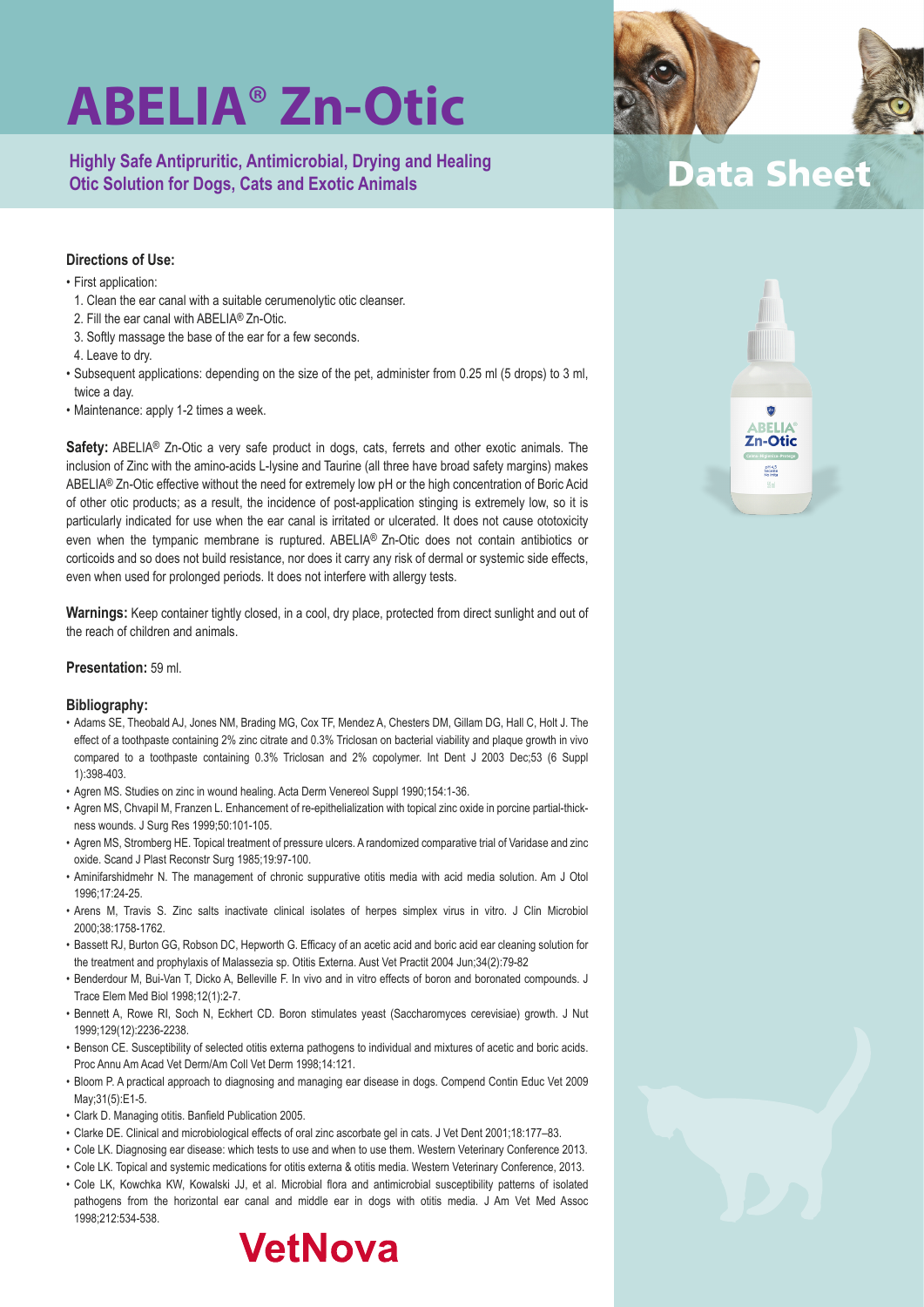**Highly Safe Antipruritic, Antimicrobial, Drying and Healing Otic Solution for Dogs, Cats and Exotic Animals**

- De Seta F, Schmidt M, Vu B, Essmann M, Larsen B. Antifungal mechanisms supporting boric acid therapy of Candida vaginitis. J Antim Chemo 2009;63(2):325–336.
- Fleischer A, Titel C, Ehwald R. The boron requirement and cell wall properties of growing and stationary suspension-cultured Chenopodium album L cells. Plant Physiol 1998;117(4):1401-1410.
- Ginel PJ, Lucena R, Rodriguez JC, et al. A semiquantitative cytological evaluation of normal and pathological samples from the external ear canal of dogs and cats. Vet Derm 2002;13:151-156.
- Gotthelf LN. Ear Flushing and Treatment of Otitis Externa. NAVC Proceedings 2005.
- Gotthelf LN. Topical Treatment of Otitis Media. NAVC Proceedings 2005.
- Gotthelf LN, Young SE. New treatment of Malassezia otitis externa in dogs. Vet Forum 1997;14:46-53.
- Griffin C. Pseudomonas Otitis Lecture. 31st WSAVA Congress, Prague 2006.
- Kietzman M. Improvement and retardation of wound healing: effects of pharmacological agents in laboratory animal studies. Vet Derm 1999;10:83-88.
- Kneist W, Hempel B, Borelli S. [Clinical double-blind trial of topical zinc sulfate for herpes labialis recidivans]. Arzneimittelforschung 1995 May;45(5):624-6.
- Lee SS, Aprecio RM, Zhang W, Arambula M, Wilkins KB, Stephens JA, Kim JS, Li Y. Antiplaque/antigingivitis efficacy and safety of a cetylpyridinium chloride/zinc gluconate mucoadhesive gel. Results of a 6-month clinical trial. Compend Contin Educ Dent 2008 Jun;29(5):302-4, 306, 308 passim.
- MacMillan AD, Nelson DL, Munger RJ, Wolf ED, Scagliotti RH, Bellhorn RW, Shaw D, Schmidt G, Dice PF. Efficacy of zinc citrate ascorbate for treatment of canine cataracts. J Am Vet Med Assoc 1989 Jun 1;194(11):1581-2.
- Marshall S. Zinc gluconate and the common cold. Review of randomized controlled trials. Can Fam Physician 1998;44:1037-1042.
- Matousek JL, Campbell KL, Kakoma I. The effects of four acidifying sprays, vinegar, and water on canine cutaneous pH levels. J Am Anim Hosp Assoc 2003;39:29-33.
- McCarthy TJ, Zeelie JJ, Krause DJ. The antimicrobial action of zinc ion/antioxidant combinations. J Clin Pharm Ther 1992;17:51-54.
- McElroy BH, Miller SP. Effectiveness of zinc gluconate glycine lozenges (Cold-eeze) against the common cold in school-aged subjects: a retrospective chart review. Am J Ther 2002;9:472-475.
- Mendelsohn CL, Griffin CE, Rosenkrantz WS, Brown LD, Boord MJ. Efficacy of boric-complexed zinc and acetic-complexed zinc otic preparations for canine yeast otitis externa. J Am Anim Hosp Assoc 2005 Jan-Feb;41(1):12-21.
- Merchant SR. Medically managing chronic otitis externa and media. Vet Med 1997;92:518-534.
- Moran J, Addy M, Corry D, Newcombe RG, Haywood J. A study to assess the plaque inhibitory action of a new zinc citrate toothpaste formulation. J Clin Periodontol 2001 Feb;28(2):157-61.
- Olivry T, Dunston SM, Rivierre C, et al. A randomized controlled trial of misoprostol monotherapy for canine atopic dermatitis: effects on dermal cellularity and cutaneous tumor necrosis factor-alpha. Vet Derm 2003;14:37-46.
- Osguthorpe JD, Nielsen DR. Otitis externa: Review and clinical update. Am Fam Physician 2006 Nov 1;74(9):1510-6.
- Paterson S. Pseudomonas Otitis. NAVC's Clinician's Brief 2012.
- Plant JD. Management of Otitis Externa. Banfield Publication 2009.
- Plant JD. The Challenges of Otitis Media. Banfield Publication 2009.
- Petrova E, Nachev Ch, Aleksiev N. [Zinc aspartate treatment of pneumoconiosis]. Med Tr Prom Ekol 1997;(10):33-6.
- Prutting SM, Cerveny JD. Boric acid vaginal suppositories: a brief review. Infect Disea Obstet and Gynecol 1998;6(4):191-194.
- Ritchey TW, Lamster IB, Mann PH, Alfano MC. The effect of zinc chloride on the development of gingivitis in beagle dogs treated with cetylpyridinium chloride. J Dent Res 1982 Oct;61(10):1217-20.
- Roldán S, Winkel EG, Herrera D, Sanz M, Van Winkelhoff AJ. The effects of a new mouthrinse containing chlorhexidine, cetylpyridinium chloride and zinc lactate on the microflora of oral halitosis patients: a dual-centre, double-blind placebo-controlled study. J Clin Periodontol 2003 May;30(5):427-34.
- Sainte-Marie I, Jumbou O, Tenaud I, et al. Comparative study of the in vitro inflammatory activity of three nickel salts on keratinocytes. Acta Derm Venereol 1998;78:169-172.
- Sallay K, Gera I, Kövesi G, Benedek E, Vámos I. [Reducing the incidence of plaque and gingivitis by the use of zinc chloride-containing toothpaste]. Fogorv Sz 1979 Jul;72(7):193-7.
- Scott DW, Miller WH, Griffin CE. Diseases of eyelids, claws, anal sacs and ears. Muller & Kirk's Small Animal Dermatology. 6th ed. Philadelphia: WB Saunders, 2001:1203-1232. 12.
- Sheiner LB, Rubin DB. Intention-to-treat analysis and the goals of clinical trials. Clin Pharmacol Ther 1995;57(1):6-15.





## **Data Sheet**